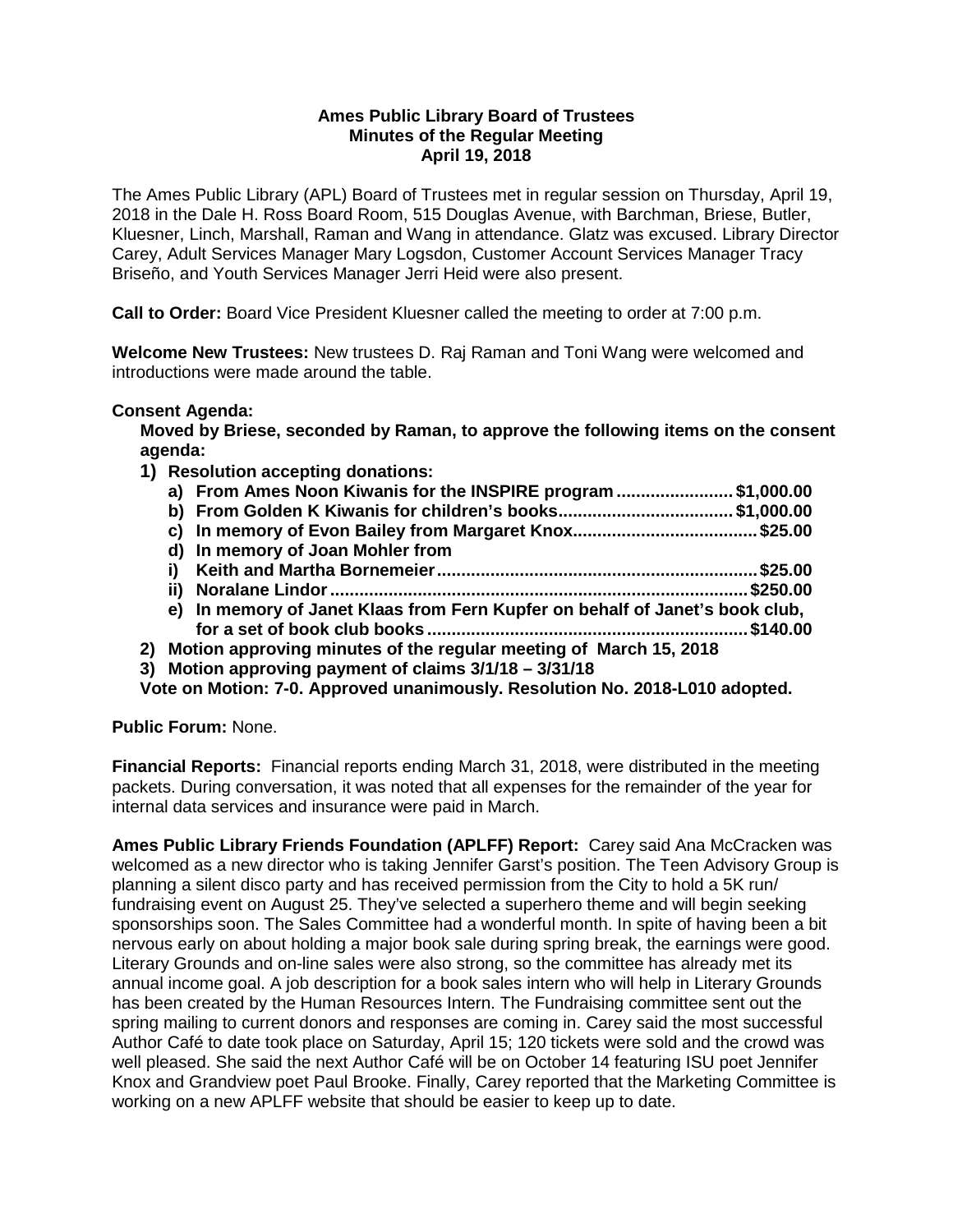**Administrative Staff Report:** Carey stated that Diana Hopkins and Patience Leuth were hired as Parent Educators for the Small Talk Program and are currently being trained. Jan Heuss will be retiring at the end of the month from the Adult Services division. Her hours will be taken up by three part-time employees who are already on staff and wish to work more hours. The Library has an opportunity to hire a half-time Marketing Assistant starting July 1, so the search for an employee will begin soon. A new position has been posted for a person who will be shared by APL and the Iowa State University Parks Library to help with marketing and adult programming. The job is being funded by APLFF.

Other news shared by Carey included:

- Nine library employees were honored for their years of service earlier in the day at the City's Annual Awards Banquet, which recognizes every five-year milestone.
- The Novel Ideas Team, which is looking at suggested innovations, has reviewed the first round of submissions. The ideas they select will be funded with the \$10,000 the Board requested from APLFF.
- On Earth Day—Sunday, April 21—APL will showcase its efforts toward efficiency and sustainability, and celebrate the Leadership in Energy and Environmental Design (LEED) Gold status that was attained with the Library Renewal Project. The LEED plaque will be hung in the lobby near the front doors and the Community Relations Officer has created a display detailing some of the "green" features of the building.
- The 2018 Volunteer Luncheon was held on Tuesday, April 17, with a nautical theme for decorations and food. Over 100 volunteers were in attendance.
- The most recent issue of the Iowa State University (ISU) College of Human Sciences publication, *Matters*, included several photos of APL's Small Talk teachers and families.

## **Sex Offender Policy:**

## **Moved by Barchman, seconded by Butler, to adopt a resolution approving revisions to the Sex Offender Policy as presented/amended.**

Carey said that the language pertaining to a person's ability to appeal decisions was clarified.

## **Vote on Motion (as presented): 7-0. Approved unanimously. Resolution No. 2018-L011 adopted.**

**Collections Policy:** Carey said the Leadership Team and Selector's Team will be looking at the policy in the next month or two and may recommend some changes. They will compare it with policies from some other Midwestern libraries in university communities and input from the trustees is always welcome. Carey stated that the American Library Association prepares documents that help libraries develop policies; she pointed out that three are cited at the end of APL's policy.

Carey was asked how selectors were chosen, who they were, if there were a term, and who offers input during the process of selection. Logsdon stated that there are many avid readers in the community who make suggestions for purchases, and the Library usually purchases everything requested. She added that items need to be removed when new materials are purchased and that sometimes causes angst. Librarians assigned to specific types of purchases such as book club books keep tabs on library journals, check circulations, and make decisions to withdraw some items to add new. Logsdon said that APL usually switches out 10-12 book club titles per year.

One trustee said that he had initially wondered if the policy provided sufficient guidance, but it seemed he was hearing that the process is working as it is. Carey replied affirmatively and said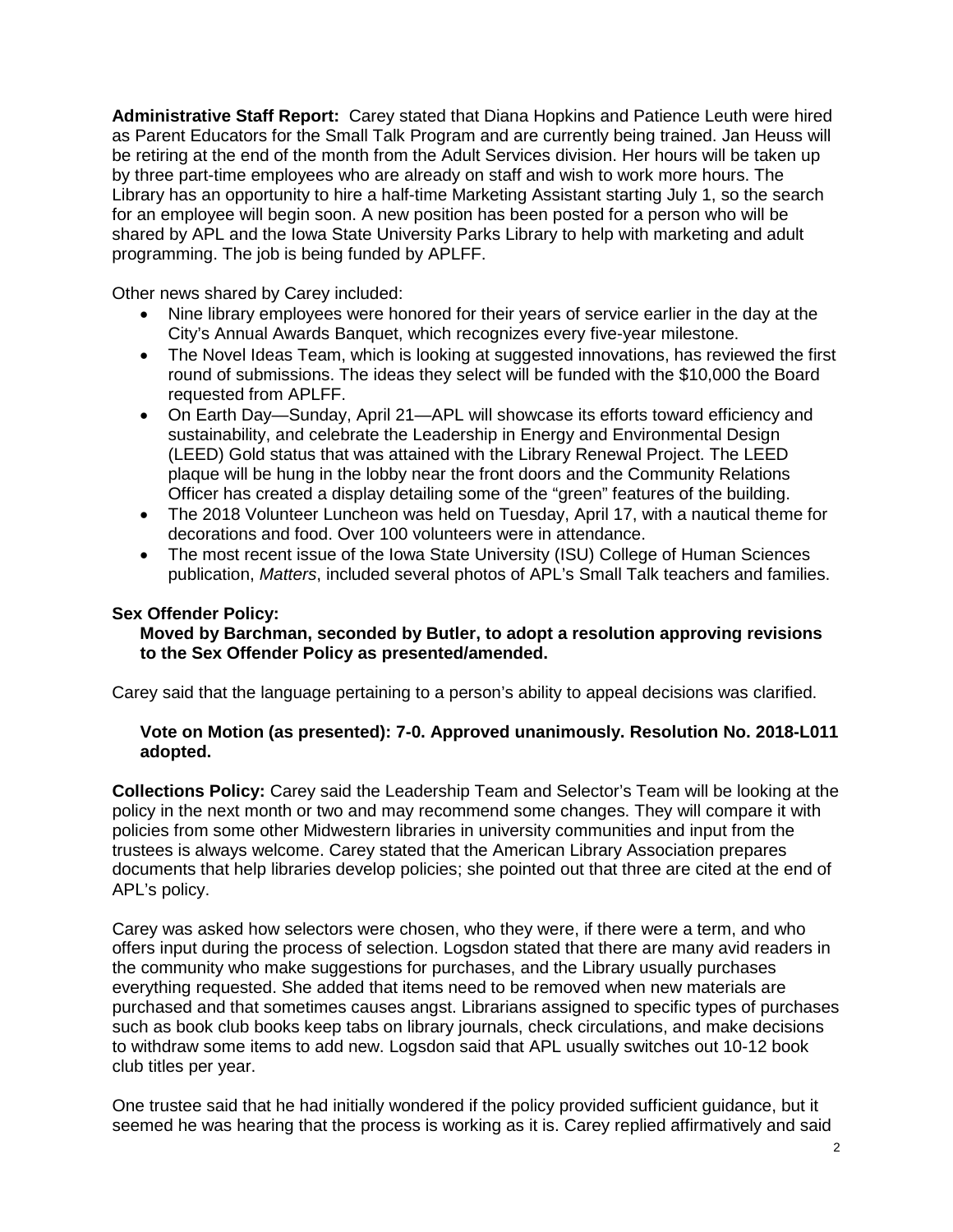the Library has intentionally tried to pull back from being too prescriptive; instead, the question asked of staff is, "Is the policy working for you?"

When asked what is done when people want to donate a book the Library doesn't have, Logsdon said staff may speak about whether something has or hasn't circulated, discuss the condition of the materials, or explain that APL is not an archive. In general, she said, it just comes down to having a good conversation.

**Strategic Plan Review:** Carey explained that an analysis of the building, workflow, and all activities happening in the library was done during the building construction. The 2016-2018 plan was developed as a document that could be used for guidance—especially on when to say "no"—and to help move the library in a general direction.

Customer Accounts Services Manager Tracy Briseño said there was an attempt to carry on the collaborative spirit that had developed during the building project into something that worked well for the Library and the community. She reviewed the plan's development process, which included internal activities, a community survey, and the professional assistance of Jamie LaRue. She said it works well for staff.

Youth Services Manager Jerri Heid spoke about some of the activities that have met or are successfully meeting the strategic initiatives*.* Implementation of the Small Talk program, for example, addressed the "Encourage Early Literacy Skill Development" initiative and the Library's collaborative connections with the organization now known as Story County Reads help promote literacy and address the "Enhancing Strategic Partnerships" initiative.

Trustee Wang noted that there seemed to be few multicultural aspects mentioned in the plan. During discussion, it was allowed that multiculturalism, inclusiveness, and support for diversity underlie the entire plan and are evident in APL's operations and policies, but agreed that language to that effect should be added to emphasize those values.

Briseño approached the "Ensure Excellent Customer Service" initiative by explaining ways in which customers are assisted in being successful, responsible library users and how employees work to make everyone feel welcome.

The trustees posed questions about how the work was being managed and prioritized, and about the timeline. Carey said that for accreditation the State Library requires that libraries have a strategic plan that follows certain guidelines. A timeline was included for that reason; however, she said it seemed that sequential progress didn't work as well—this Plan is seen as more of a web. Staff tries to be prepared to tackle things and take advantage of opportunities as they come up, and when something begins, it might suggest that work be done on another aspect or that a different direction be taken.

When asked what needed to be done now, Carey said that the Library's mission statement needs to be added and the date needs to be extended, but the plan is providing good guidance. She would like to keep it until there's a new director who may have a different approach.

Some of the trustees said they would like to be able to quickly see what progress was made and what was accomplished, as well as what things were not done, so they could be assessed. Carey indicated that the managers had wrestled with how to reflect progress visually. Logsdon stated they have versions of the plan with checkmarks, circles, and notes throughout; they could possibly be coded as some sort of checklist to help track the strategic priorities.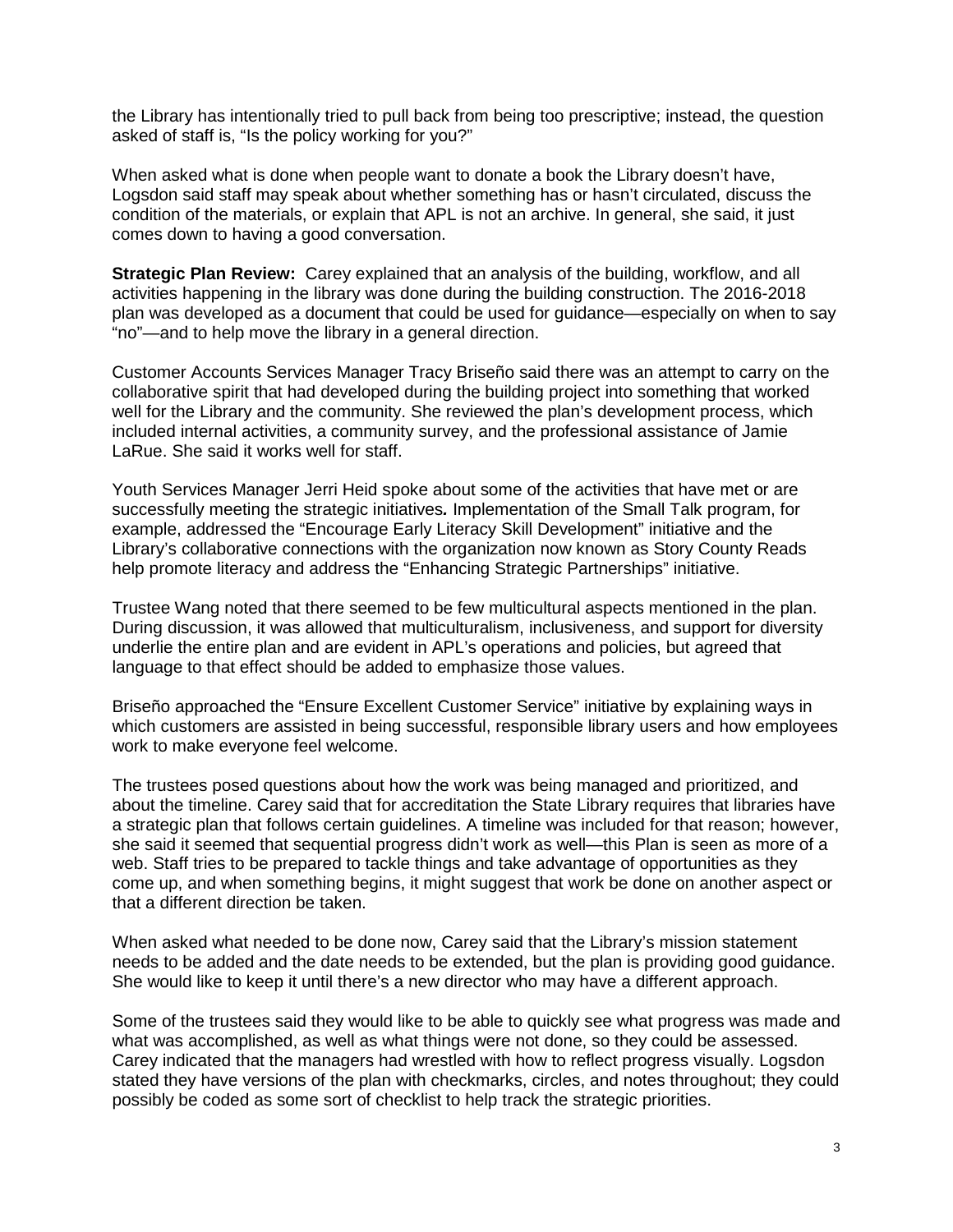Briese stated that he had disliked this format initially, but it does seem to be effective for the Library and, having been through all the meetings, he is able to put the examples to the plan. There was further discussion about strategic plans versus action plans, clarification that Phases 1, 2, and 3 were related to priority rather than chronology, and conversation about how to move forward. It was agreed that staff would work on making strategic progress more visual and bring something back to the next meeting.

#### **Newspaper Digitization Services and Funding:**

**Moved by Briese, seconded by Barchman, to adopt a resolution recommending that City Council approve the purchase of newspaper digitization services from Advantage Preservation of Cedar Rapids, Iowa, in an amount not to exceed \$68,400 using funds available from the 2017/18 and 2018/19 Memoranda of Understanding with the Ames Public Library Friends Foundation and unrestricted general donations.**

Carey explained that APLFF enters into a Memorandum of Understanding each year to reimburse the library for certain services it receives, and the funds are then available for the library to use. She said that she and Logsdon have been trying to accomplish this digitization for many years and a key goal was to have searching available not only from within the library, but also remotely. Now that that possible, Carey said the genealogists in the community would be very pleased, students would make use of it, and the Historical Society would find it helpful.

Staff's proposal, outlined in the briefing paper, was to spend \$33,575 this year by using the \$31,282.82 received from the 2017/18 Memorandum of Understanding with Ames Public Library Friends Foundation along with \$2,292.18 in unrestricted donations, and to use a similar combination of funds in FY19 to complete the project.

### **Vote on Motion: 7-0. (Unanimous approval.) Resolution No. 2018-L012 adopted.**

#### **Innovative Interfaces Maintenance Agreement for 2018/19:**

**Moved by Marshall, seconded by Wang, to adopt a resolution approving renewal of the Annual Maintenance Agreement for the Polaris ILS with Innovative Interfaces, Inc. for fiscal year 2018/19 at a cost of \$28,554.35.**

Carey said Polaris is the software that pulls all library operations together. She said there are four major vendors, each of whom offers a variety of products. Polaris was purchased just prior to moving back to the permanent facility and the firm has been very responsive.

#### **Vote on Motion: 7-0. (Unanimous approval.) Resolution No. 2018-L013 adopted.**

#### **Nationwide Office Care Contract for 2018/19:**

**Moved by Butler, seconded by Briese, to adopt a resolution approving renewal of the contract for custodial services for fiscal year 2018/19 with Nationwide Office Care in the amount of \$94,100.86.**

Carey explained that the facilities maintenance person does not have time to take care of all the custodial functions. Nationwide personnel are doing a good job of keeping the building clean, safe, and new looking. They also help with programming needs and APL is pleased with the service.

**Vote on Motion: 7-0. (Unanimous approval.) Resolution No. 2018-L014 adopted.**